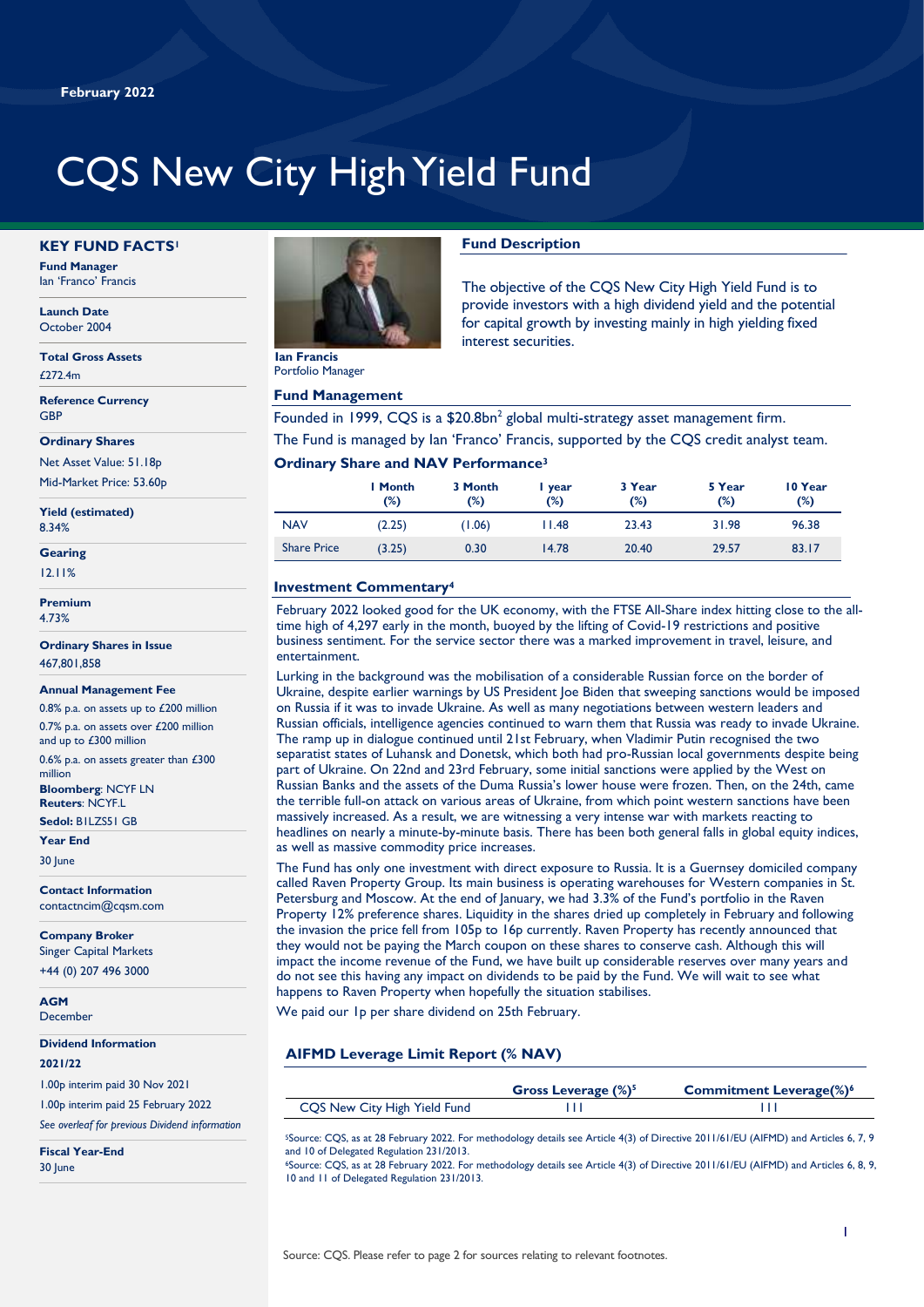#### **KEY FUND FACTS** *(continued)*

**Portfolio Analysis 1, 7**



| 2007/08 Total 3.57p |  |
|---------------------|--|
| 2008/09 Total 3.65p |  |
| 2009/10 Total 3.75p |  |
| 2010/11 Total 3.87p |  |
| 2011/12 Total 4.01p |  |
| 2012/13 Total 4.10p |  |
| 2013/14 Total 4.21p |  |
| 2014/15 Total 4.31p |  |
| 2015/16 Total 4.36p |  |
| 2016/17 Total 4.39p |  |
| 2017/18 Total 4.42p |  |
| 2018/19 Total 4.45p |  |
| 2019/20 Total 4.46p |  |
| 2020/21 Total 4.47p |  |
|                     |  |

**Investor Report** Monthly Factsheet

**Annual Report & Accounts** Published October



## **Top 10 Holdings (%) 1, 7**

| <b>Name</b>                                | % of NAV |
|--------------------------------------------|----------|
| CYBG PLC 16-31/12/2049 FRN                 | 5.54     |
| <b>SHAWBROOK GROUP 17-31/12/2059 FRN</b>   | 5.50     |
| GALAXY FINCO LTD 9.25% 19-31/07/2027       | 4.86     |
| AGGREGATED MICRO 8% 16-17/10/2036          | 4.02     |
| STONEGATE PUB 8.25% 20-31/07/2025          | 3.91     |
| CO-OPERATIVE FIN 19-25/04/2029 FRN         | 3.69     |
| REA FINANCE 8.75% 15-31/08/2025            | 3.64     |
| BOPARAN FINANCE 7.625% 20-30/11/2025       | 3.44     |
| DIVERSIFIED ENERGY CO PLC                  | 3.31     |
| <b>MANGROVE LUXCO 7.775% 19-09/10/2025</b> | 3.05     |
| <b>Top 10 Holdings Represent</b>           | 40.97    |

*The Company has exposure to 82 issues. All holdings data are rounded to two decimal places. Total may differ to sum of constituents due to rounding.*

Source: <sup>I</sup>BNP Paribas Securities Services S.C.A., as at 28 February 2022. <sup>2</sup>CQS as at 28 February 2022. <sup>3</sup>BNP Paribas Securities Services S.C.A., total return performance based on bid prices. These include historic returns and past performance is not a reliable indicator of future results. The value of investments can go down as well as up. Please read the important legal notice at the end of this document. <sup>4</sup>All market data sourced from Bloomberg unless otherwise stated. Returns quoted in local currencies unless otherwise stated. The Company may have since exited some / all of the positions detailed in this commentary. <sup>7</sup>All holdings data are rounded to two decimal places. Total may differ to sum of constituents due to rounding. The Fund is regulated by the Jersey Financial Services Commission.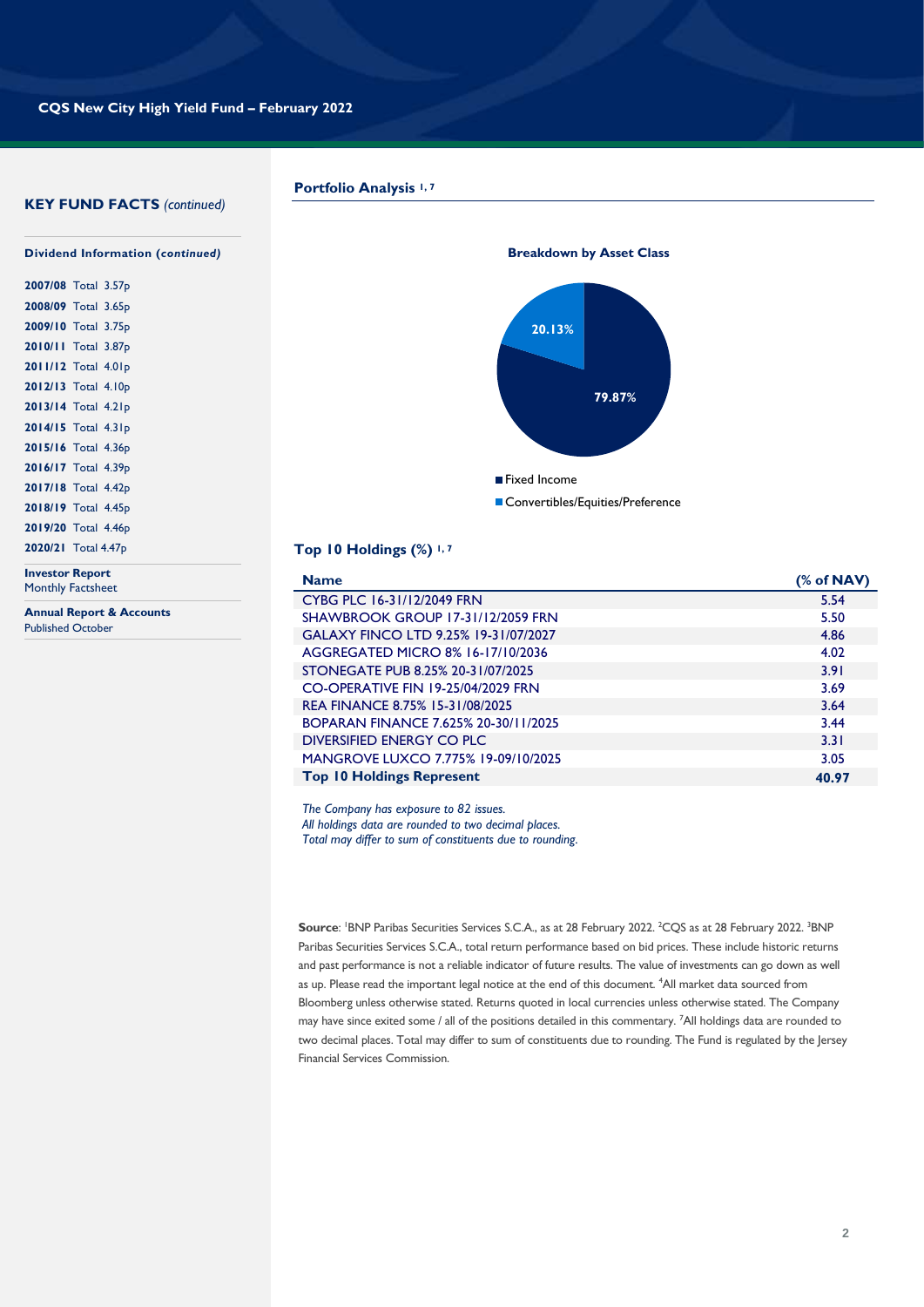#### **CQS New City High Yield Fund – February 2022**

This document has been issued by CQS (UK) LLP which is authorised and regulated by the UK Financial Conduct Authority, CQS (US), LLC which is a registered investment adviser with the US Securities and Exchange Commission, and/or CQS (Hong Kong) Limited, which is authorised and regulated by the Hong Kong Securities and Futures Commission. The term "CQS" as used herein may include one or more of CQS (UK) LLP, CQS (US), LLC, and CQS (Hong Kong) Limited or any other affiliated entity. The information is intended solely for sophisticated investors who are (a) professional investors as defined in Article 4 of the European Directive 2011/61/EU or (b) accredited investors (within the meaning given to such term In Regulation D under the U.S. Securities Act of 1933, as amended) and qualified purchasers (within the meaning given to such term in Section 2(a)(51) of the U.S Investment Company Act 1940, as amended). This document is not intended for distribution to, or use by, the public or any person or entity in any jurisdiction where such use is prohibited by law or regulation.

This document is a marketing communication prepared for general information purposes only and has not been delivered for registration in any jurisdiction nor has its content been reviewed by any regulatory authority in any jurisdiction. The information contained herein does not constitute: (i) a binding legal agreement; (ii) legal, regulatory, tax, accounting or other advice; (iii) an offer, recommendation or solicitation to buy or sell shares or interests in any fund or investment vehicle managed or advised by CQS (a "CQS Fund") or any other security, commodity, financial instrument, or derivative; or (iv) an offer to enter into any other transaction whatsoever (each a "Transaction"). Any decision to enter into a Transaction should be based on your own independent investigation of the Transaction and appraisal of the risks, benefits and appropriateness of such Transaction in light of your circumstances. Any decision to enter into any Transaction should be based on the terms described in the relevant offering memorandum, prospectus or similar offering document, subscription document, key investor information document (where applicable), and constitutional documents and/or any other relevant document as appropriate (together, the "Offering Documents"). Any Transaction will be subject to the terms set out in the Offering Documents and all applicable laws and regulations. The Offering Documents supersede this document and any information contained herein. The Offering Documents for CQS UCITS range of funds is availabl[e here](https://www.cqs.com/what-we-do/ucits) (www.cqs.com/what-we-do/ucits#global-convertibles) in English (US persons will not be eligible to invest in CQS managed UCITS funds save to the extent set out in the relevant Offering Document). A copy of CQS' Complaints Policy, which sets out a summary of investors' rights, is available [here](https://www.cqs.com/site-services/regulatory-disclosures) (www.cqs.com/site-services/regulatory-disclosures) in English. CQS may terminate the arrangements for marketing or distribution of any CQS Fund at any time.

Nothing contained herein shall give rise to a partnership, joint venture or any fiduciary or equitable duties. The information contained herein is provided on a non-reliance basis, not warranted as to completeness or accuracy, and is subject to change without notice. Any information contained herein relating to any non-affiliated third party is the sole responsibility of such third party and has not been independently verified by CQS. The accuracy of data from third-party vendors is not guaranteed. If such information is not accurate, some of the conclusions reached or statements made may be adversely affected. CQS is not liable for any decisions made or action taken by you or others based on the contents of this document and neither CQS nor any of its directors, officers, employees or representatives accept any liability whatsoever for any errors or omissions or any loss howsoever arising from the use of this document.

Information contained in this document should not be viewed as indicative of future results as past performance of any Transaction is not indicative of future results. Any investment in a CQS Fund or any of its affiliates involves a high degree of risk, including the risk of loss of the entire amount invested. The value of investments can go down as well as up. Future performance is subject to taxation which depends on the personal situation of each investor and which may change in the future. Investments may lead to a financial loss if no guarantee on the capital is in place. An investment in any CQS Fund will involve a number of material risks which include, without limitation, risks associated with adverse market developments, currency and exchange rate risks, risk of counterparty or issuer default, and risk of illiquidity. Any assumptions, assessments, targets (including target returns and volatility targets), statements or other such views expressed herein (collectively "Statements") regarding future events and circumstances or that are forward looking in nature constitute CQS' subjective views or beliefs and involve inherent risk and uncertainties beyond CQS' control. Any indices included in this document are for illustrative purposes only and are not representative of CQS Funds in terms of either composition or risk (including volatility and other risk related factors). Unless stated to the contrary CQS Funds are not managed to a specific index.

The information contained herein is confidential and may be legally privileged and is intended for the exclusive use of the intended recipient(s) to which the document has been provided. In accepting receipt of the information transmitted you agree that you and/or your affiliates, partners, directors, officers and employees, as applicable, will keep all information strictly confidential. Any review, retransmission, dissemination or other use of, or taking of any action in reliance upon, this information is prohibited. Any distribution or reproduction of this document is not authorized and prohibited without the express written consent of CQS, or any of its affiliates. Unless otherwise stated to the contrary herein, CQS owns all intellectual property rights in this document. CQS is a founder of the Standards Board for Alternative Investments ("SBAI") which was formed to act as custodian of the alternative investment managers' industry best practice standards (the "Standards"). By applying the Standards, managers commit to adopt the "comply or explain" approach described in the Standards. CQS is a signatory of the UN Principles for Responsible Investment and a supporter and participant of certain other responsible investment related industry associations.

**PRI Note:** PRI is an investor initiative in partnership with UNEP Finance and the UN Global Compact. GMv9.

**L22-139 / 03.22**